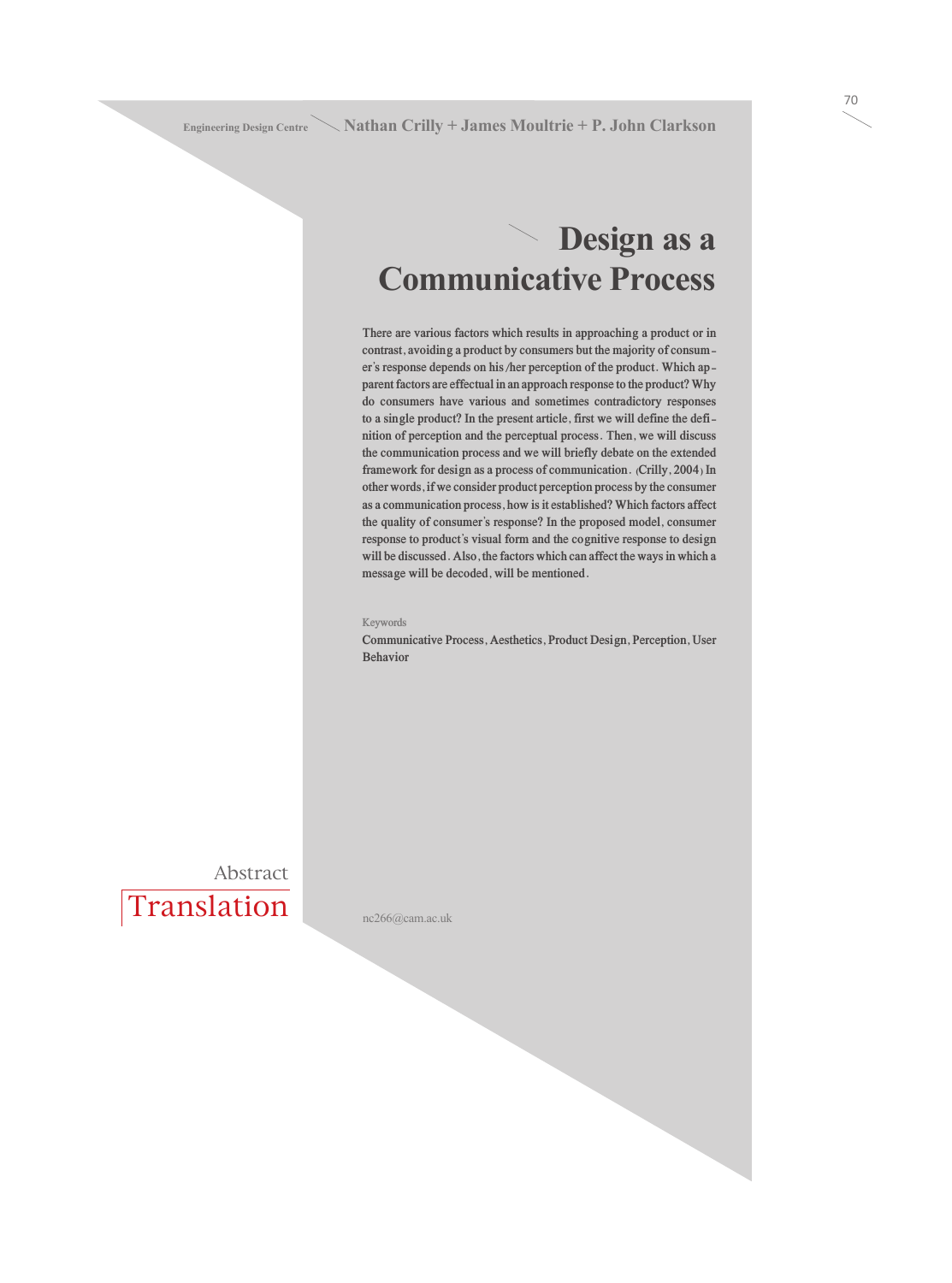**Senior Lecture, Islamic Design, Tabriz Islamic Art University Ahad Shahhoseini Industrial Design. MA, Tabriz Islamic Art University Amin gharibzadeh**

### **Light Designing For Children with Fear of the Dark**

**Nyctophobia is a kind of phobia that is quite natural. Nyctophobia, in the absence of treatment, will lead to mental health problems and consequently influence the quality of life, especially at the old age. This type of fear is one of the most common types of fear among children of 7 to 12. A lot of research has been done in this area and valid scientific psychological results have been obtained. Various products have been designed to reduce the fear of children of this age. In the current study, after reviewing the articles related to the lighting design for children with Nyctophobia, and investigating the psychological studies on children with this phobia, we try to present the criteria for lighting design to be helpful in reducing and even eliminating this fear. In future researches, we can use the results of this study to improve the lighting design for this problem in order to reduce the effects of Nyctophobia in both childhood and adulthood.**

**Keywords**

**Nyctophobia, Fear of Darkness, Light, Color of Light, Child, Sleep Disorders**

Abstract



ahad.shahhoseini@tabriziau.ac.ir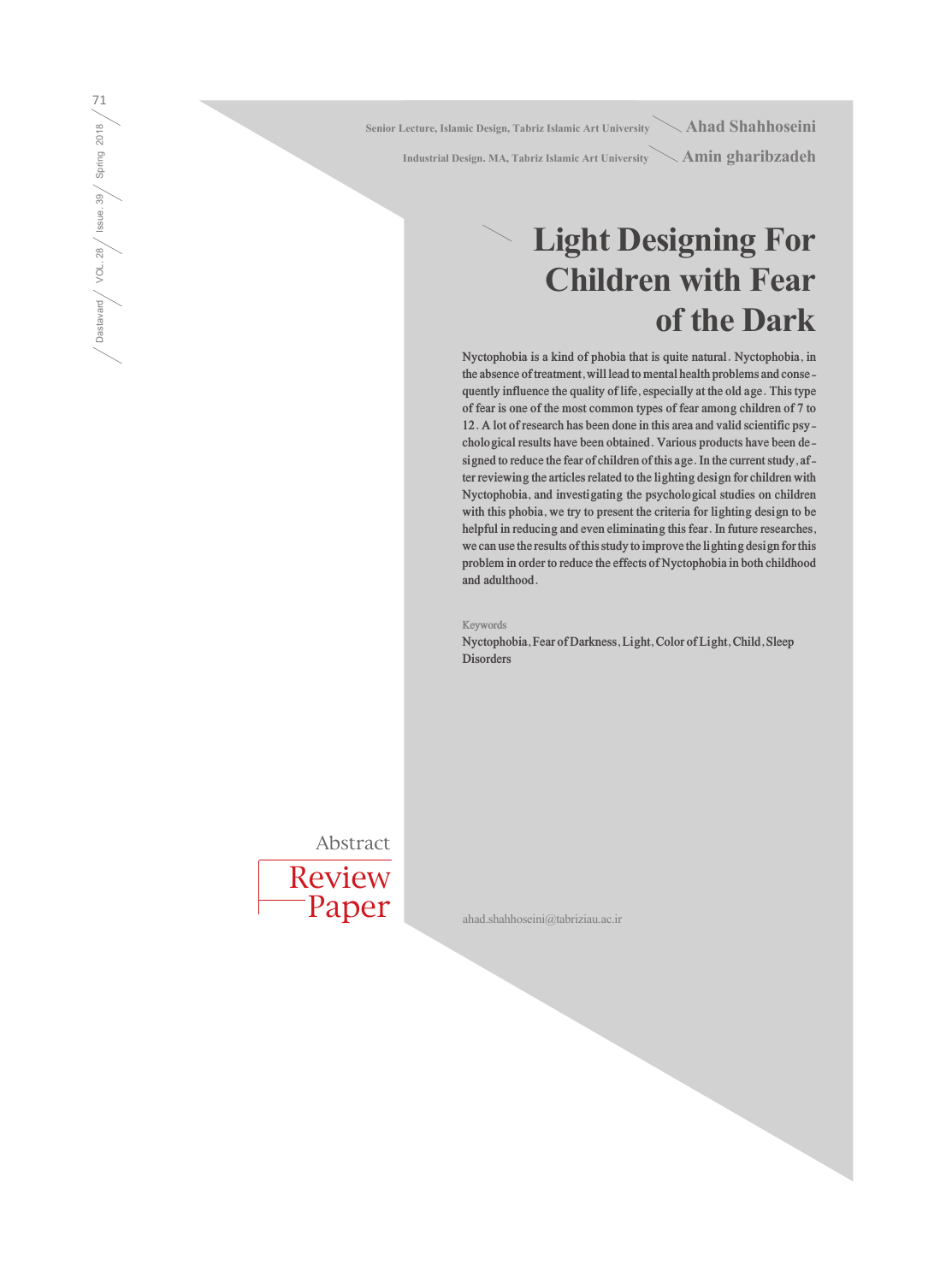# **A Study on the Creation of Sustainable Organizational Value through Semiotics in the Luxury Brands**

**Today Luxury has become a strategy for selling and marketing products. Considering that the observations show that luxury brands do not always set the final price considering the cost of construction and pricing of competitors. so how does it create value and has it good sales with high prices? Sometimes the value of the client's vision and the organization is different with each other. In terms of organization sustainable value can be lower than materials and resources, and more profitability. The purpose of this study is to identify the strategies with semiotics for creating sustainable value by organizations. Therefore, using the Ferdinand de Saussure-Pierce semiotic model, some of the products designed by Porsche Design Company, as a case study, received a descriptive analytical report through observation and comparison. The findings showed that the value creation can't be simply due to the quality of parts and facilities. The result of the main factor of the behavior and performance of certain products that have a significant impact on the environment and humans is the result of using some of the meanings assigned to the product or brand. The luxury brands are also as follows. Luxury brands purely does not create value through quality, rather it seems that the value that it creates is a sustainable value through the semiotic system, which according to appropriate choice of the target group based on the basis of sociology analysis.**

#### **Keywords**

**Luxury Products, Semiotic Vision, Sustainable Design, Value Creation, Porsche Design Company**

Research Paper Abstract

ipakdesign@gmail.com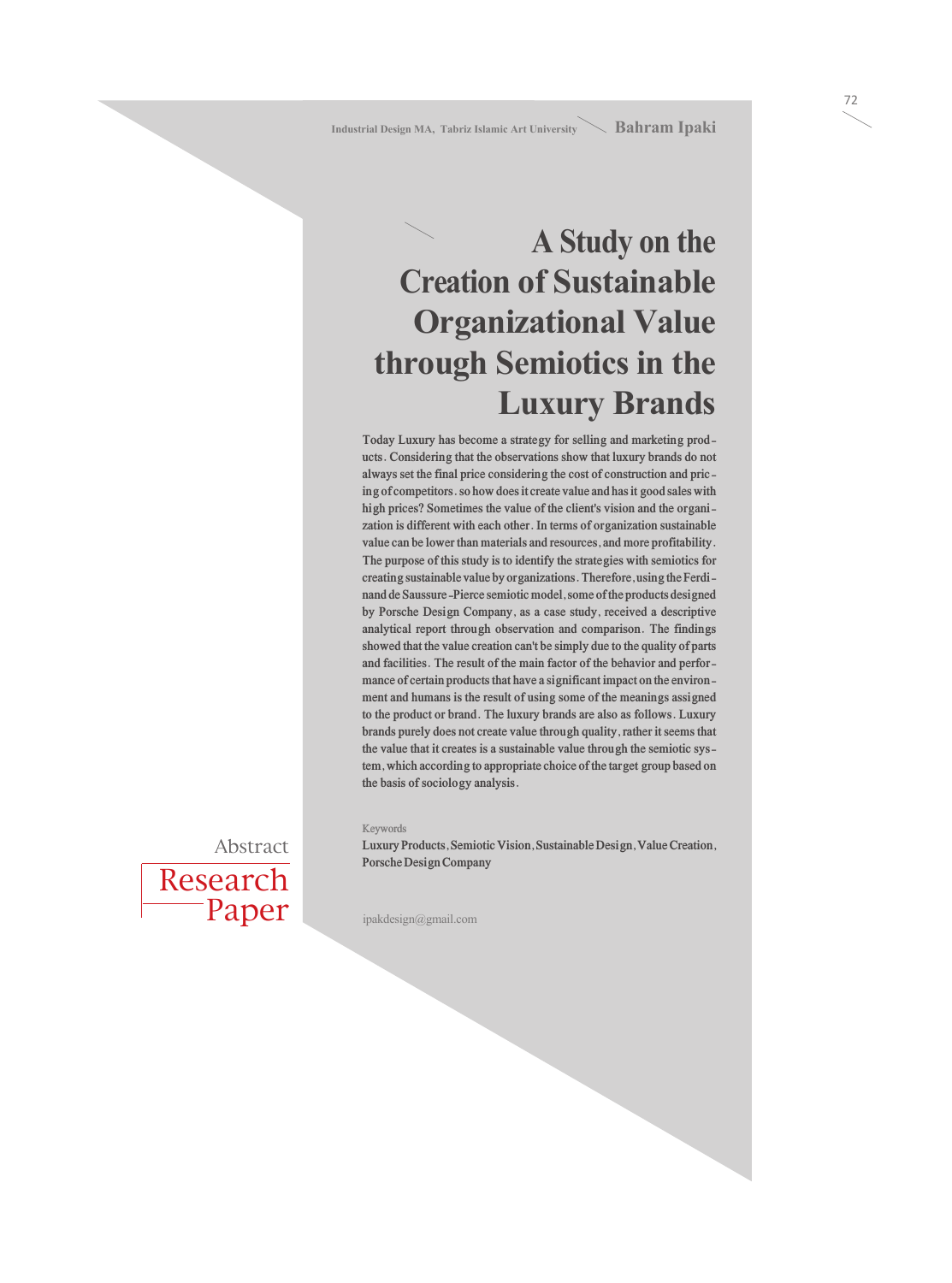**Interaction and Experience in a Dynamic and Flexible Learning Environment; An Inevitable Necessity for the Evolution of Education**

**Education can be regarded as the key point of all positive changes in a society. The rate at which changes happening in the world, has created a major shift in the ways the concept of education is being looked at, even affecting the philosophy of education in universities: the views are focused on aggregating the effects and efficiency of educational tools, as well as reducing all sorts of inefficiencies in the educational processes. In Iran's educational systems however, these changes are happening at an astonishingly sluggish rate as the institutional resistances for change is extraordinary high! Industrial design discipline is also no exempt. This research seeks to identify: 1. the common traits of the global developments in education; and 2. the hidden insights of Iran's traditional methods of teaching, so as to propose a localized method for answering the needs for our higher education institutions, using a variety of techniques including service design, interaction design, and user experience design. This is to safeguard the dynamism of the learning environment and ultimately, delivering the flexibility in learning for a young generation whose interpersonal and virtual interactions are the main sources for understanding the world.**

**Keywords**

**Educational Technology (EdTech), Service Design, Interaction Design, User Experience Design**

Si.Khalkhali@gmail.com

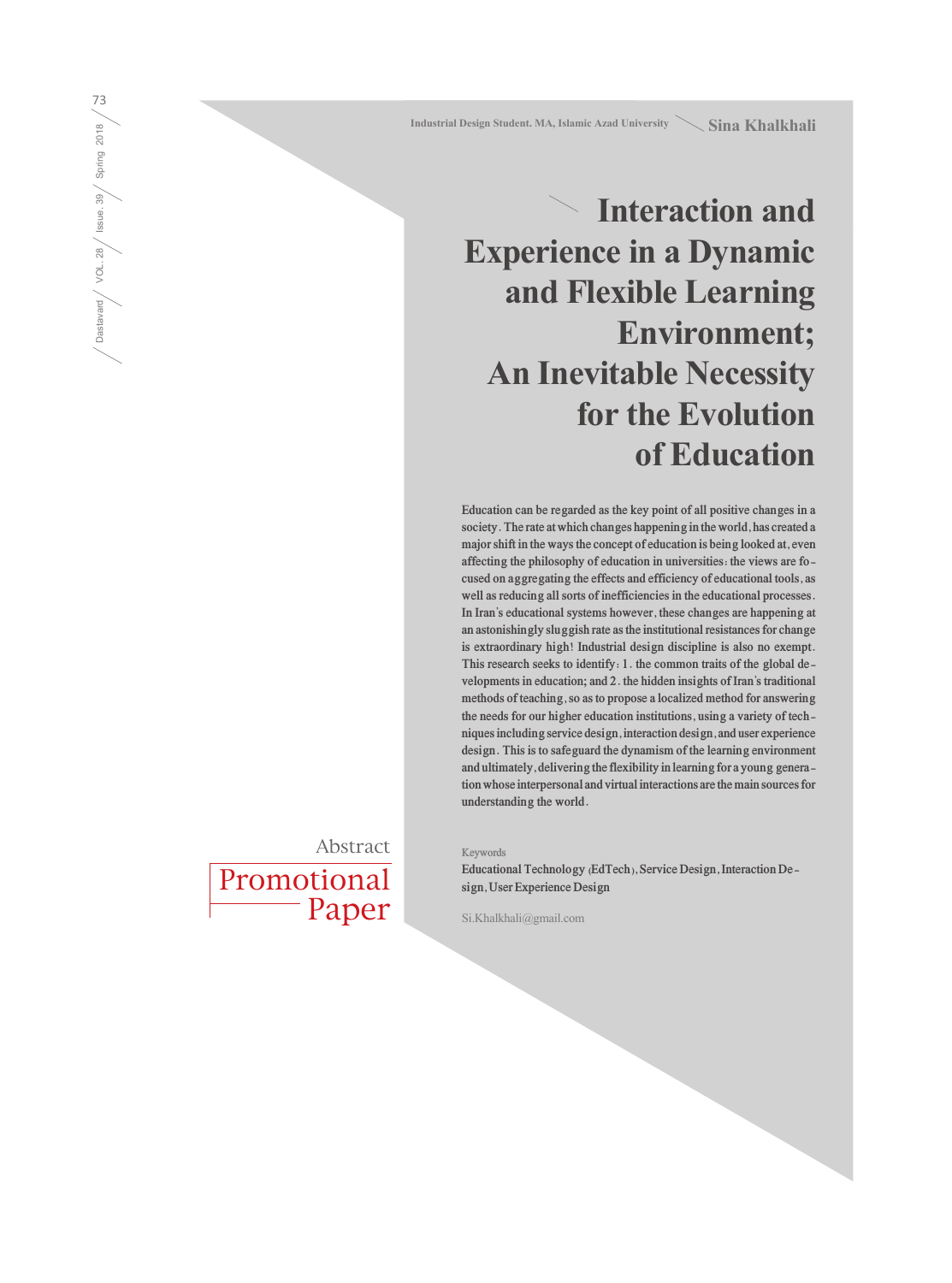## **An Introduction to Positive Design**

**This paper tries to focus on the importance of emotion and its role in the life and happiness of individuals by examining the "positive design". Happiness is something that everyone wants to achieve. Many realize this in terms of wealth and product purchasing, while authentic happiness is created by the person himself. After fully understanding the user, designers can design the right way for the user to achieve happiness. This happens both through products and services. Yet, many scientists and researchers have come up with ideas about emotion, happiness, flourishing and well-being. All these studies prove the importance of this subject. This paper aims to introduce some of these ideas and wants to familiarize designers with the framework of this approach to make products more enriched. It is necessary to point out that although we, as industrial designers, have the task of designing products for eliminating troubles, but with a deeper look at the users' needs, we can design a positive emotion for users through products, in addition to fulfilling their needs and help them to flourish**

### **Keywords**

**Emotion, Flourishing, Happiness, Positive Design, Well- being**

Promotional Paper Abstract

Somayeh\_afrashteh@yahoo.com